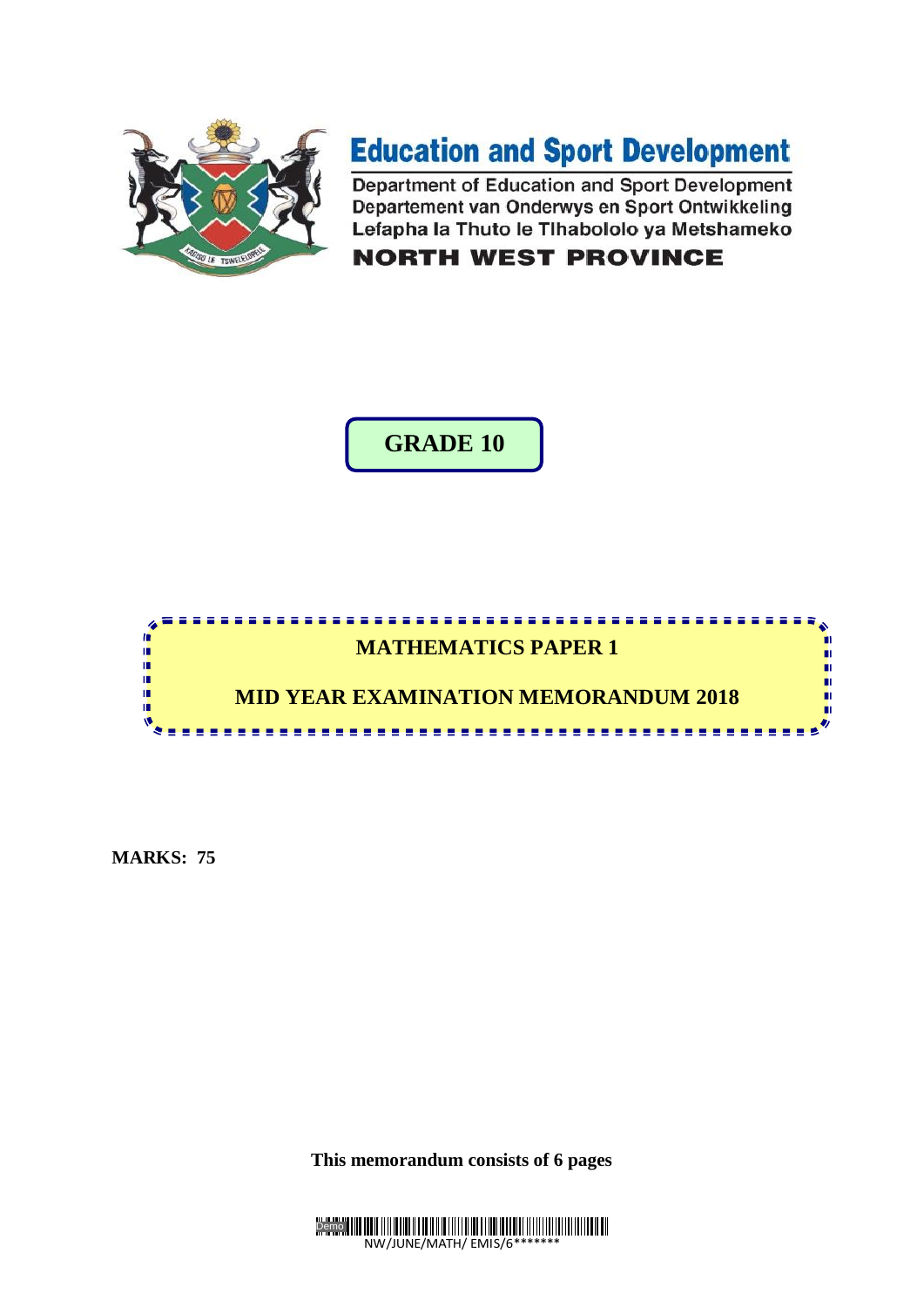Grade 10

### **QUESTION 1[10]**

| 1.1 | 0,43 and $\sqrt[3]{-\frac{1}{27}}$             | $\times 0,43$<br>$\sqrt{3} - \frac{1}{27}$                                    |     |
|-----|------------------------------------------------|-------------------------------------------------------------------------------|-----|
|     |                                                |                                                                               |     |
|     |                                                |                                                                               | (2) |
| 1.2 | 9,87                                           | $\checkmark$ answer                                                           |     |
|     |                                                |                                                                               | (1) |
| 1.3 | $0,43 = 0,4333333333$                          |                                                                               |     |
|     |                                                |                                                                               |     |
|     | let $x = 0,43$                                 | $\checkmark$ equation 1                                                       |     |
|     | $\therefore 10x = 4,3$ -------(1)              | $\checkmark$ equation 2                                                       |     |
|     |                                                |                                                                               |     |
|     | $\therefore 100x = 43.3$ -------(2)            |                                                                               |     |
|     | equation $(2)-(1)$                             | $\sqrt{90x} = 39$                                                             |     |
|     | $90x = 39$                                     | $\checkmark$ answer                                                           |     |
|     |                                                |                                                                               | (4) |
|     | $\therefore x = \frac{13}{30}$                 |                                                                               |     |
| 1.4 | $7\sqrt{2}=\sqrt{98}$                          | $\sqrt{7\sqrt{2}} = \sqrt{98}$<br>$\sqrt{\sqrt{81}} < \sqrt{98} < \sqrt{100}$ |     |
|     | $\sqrt{81} < \sqrt{98} < \sqrt{100}$           |                                                                               |     |
|     | $9 < \sqrt{98} < 10$                           | $\checkmark$ answer                                                           |     |
|     | $\therefore$ it lies between integers 9 and 10 |                                                                               | (3) |
|     |                                                |                                                                               |     |

### **QUESTION 2[16]**

| 2.1   | $(2a-3b)(3a^{2}+2ab-3b^{2})$                   |                                                                      |
|-------|------------------------------------------------|----------------------------------------------------------------------|
|       | $=2a(3a^{2}+2ab-3b^{2})-3b(3a^{2}+2ab-3b^{2})$ | $6a^3 + 4a^2b - 6ab^2$                                               |
|       | $=6a^3+4a^2b-6ab^2-9a^2b-6ab^2+9b^3$           | $\sqrt{-9a^2b-6ab^2+9b^3}$                                           |
|       | $=6a^3-5a^2b-12ab^2+9b^3$                      | $\checkmark$ answer                                                  |
|       |                                                | (3)                                                                  |
| 2.2.1 | $3x+6y-ax-2ay=3(x+2y)-a(x+2y)$                 | $\checkmark$ common factor                                           |
|       | $=(x+2y)(3-a)$                                 | $\checkmark$ answer                                                  |
|       |                                                |                                                                      |
| 2.2.2 | $3x^2 + 17x - 6 = (3x - 1)(x + 6)$             | $\begin{array}{c}\n\checkmark(3x-1) \\ \checkmark(x+6)\n\end{array}$ |
|       |                                                |                                                                      |
|       |                                                |                                                                      |

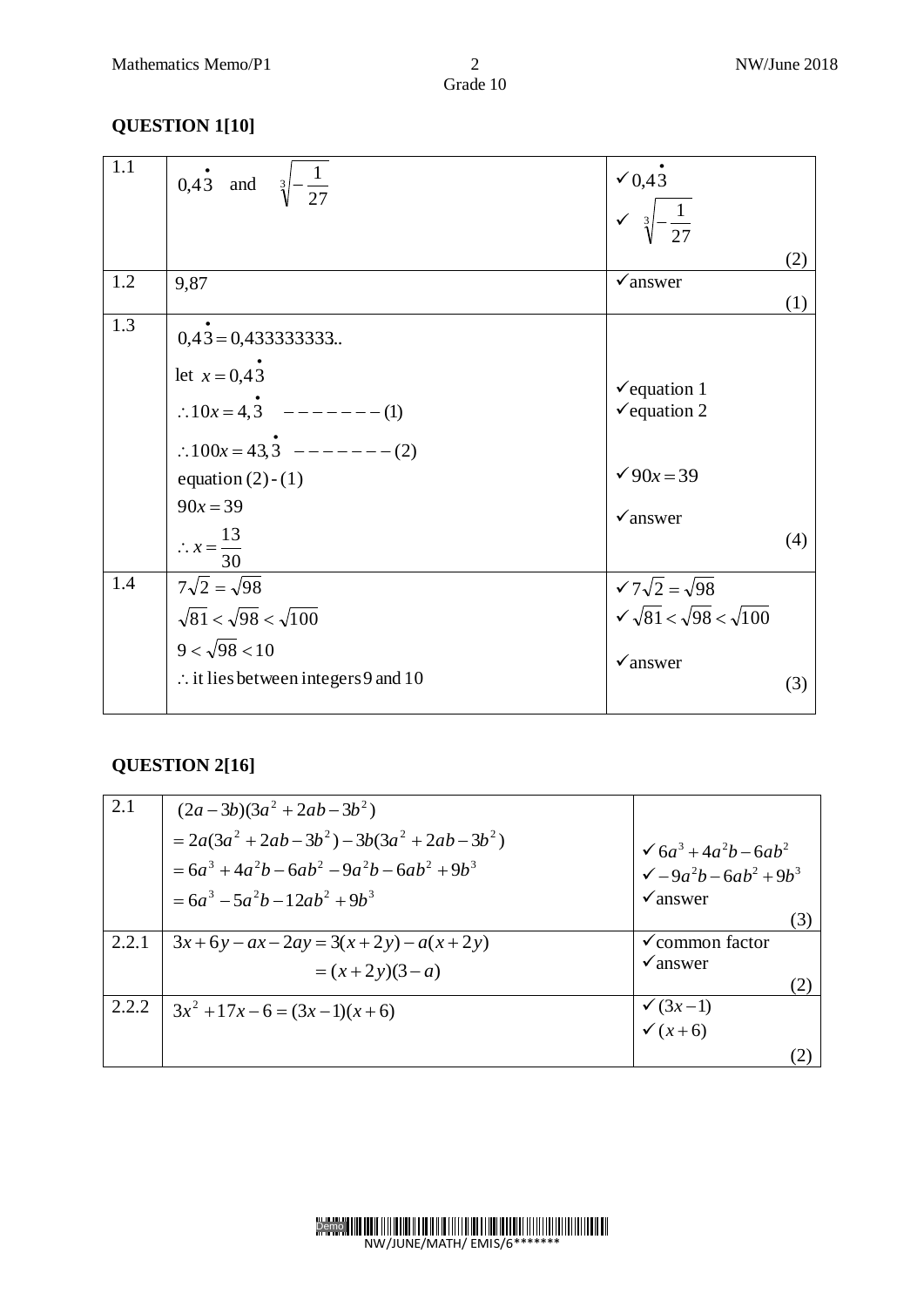| 2.3.1 | $2^{3n+2} \cdot 8^{n-3}$ $2^{3n} 2^2 \cdot 2^{3(n-3)}$                                                                               |                                         |
|-------|--------------------------------------------------------------------------------------------------------------------------------------|-----------------------------------------|
|       | $\frac{1}{4^{3n-2}} = \frac{1}{2^{(3n-2)}}$<br>$2^{3n}2^2 \cdot 2^{3n}2^{-9}$                                                        | $\checkmark$ simplify numerator         |
|       | $=\frac{2^{6n}2^{-4}}{2^{6n}2^{-4}}$<br>$= 2^{3n+3n-6n} 2^{2-9+4}$                                                                   | $\checkmark$ simplify<br>denominator    |
|       |                                                                                                                                      |                                         |
|       | $= 2^{0}.2^{-3}$                                                                                                                     | $\checkmark$ simplification             |
|       | $=1\times\frac{1}{8}$                                                                                                                | $\sqrt{2^{-3}}$                         |
|       | $=$ $\stackrel{1}{-}$                                                                                                                | $\sqrt{a}$ nswer                        |
|       |                                                                                                                                      | (5)                                     |
| 2.3.2 | $\left  \frac{p^3+q^3}{6p^2} \times \frac{3p-3q}{p^2-q^2} = \frac{(p+q)(p^2-pq+q^2)}{6p^2} \times \frac{3(p-q)}{(p+q)(p-q)} \right $ | $\checkmark$ factor sum of two<br>cubes |
|       |                                                                                                                                      | $\checkmark$ common factor              |
|       | $=\frac{p^2 - pq + q^2}{2 n^2}$                                                                                                      | $\checkmark$ factor diff. of two        |
|       |                                                                                                                                      | squares                                 |
|       |                                                                                                                                      | $\checkmark$ answer                     |
|       |                                                                                                                                      | $\left( 4\right)$                       |

#### **QUESTION 3[22]**

| 3.1.1 | $3x-5=2(3x-1)$<br>$3x-5=6x-2$                                                                                                                            | $\checkmark$ removing brackets                                                                                           |
|-------|----------------------------------------------------------------------------------------------------------------------------------------------------------|--------------------------------------------------------------------------------------------------------------------------|
|       | $3x-6x = -2+5$<br>$-3x = 3$                                                                                                                              | $\checkmark$ simplify                                                                                                    |
|       | $\therefore x = -1$                                                                                                                                      | $\checkmark$ answer<br>(3)                                                                                               |
| 3.1.2 | $x(x-2) = 8$<br>$x^2 - 2x = 8$<br>$x^2-2x-8=0$<br>$(x-4)(x+2) = 0$<br>$\therefore$ x = 4 or x = -2                                                       | $\checkmark$ removing brackets<br>$\checkmark$ standard form<br>$\checkmark$ factors<br>$\checkmark$ both answers<br>(4) |
| 3.1.3 | $3^{2x+2} = \frac{1}{27}$<br>$3^{2x+2} = \frac{1}{3^3}$<br>$3^{2x+2} = 3^{-3}$<br>$\therefore 2x + 2 = -3$<br>$2x = -5$<br>$\therefore x = -\frac{5}{2}$ | $\sqrt{3}^{-3}$<br>$\checkmark$ equating exponents<br>$\checkmark$ simplification<br>$\checkmark$ answer<br>(4)          |

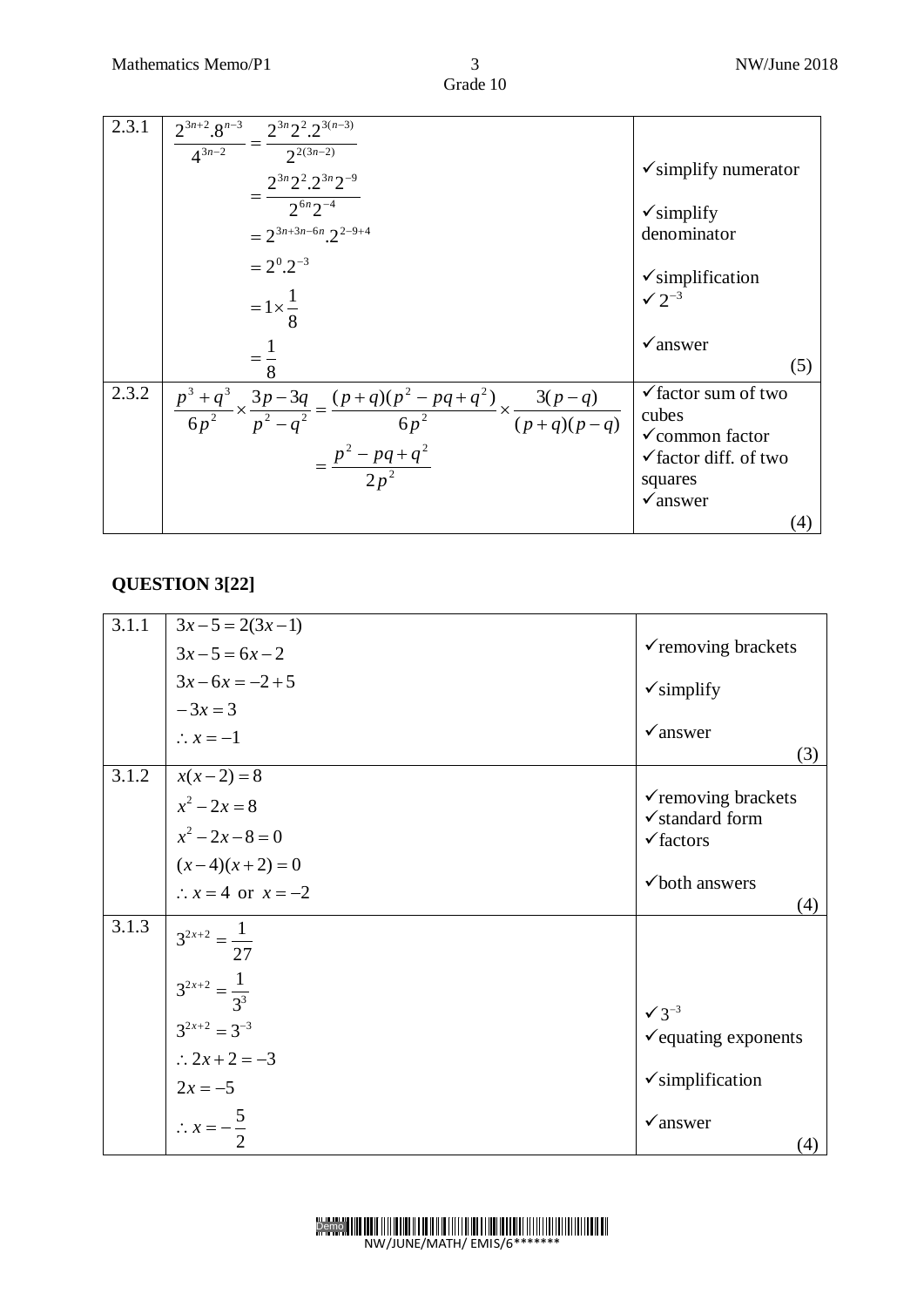| 3.2   | $-\frac{1}{3} < \frac{x-1}{6} < \frac{1}{18}$                           |                                                       |
|-------|-------------------------------------------------------------------------|-------------------------------------------------------|
|       |                                                                         |                                                       |
|       | $-2 < x-1 < \frac{1}{3}$                                                | $\checkmark$ simplification                           |
|       | $-2+1 < x < \frac{1}{3}+1$                                              |                                                       |
|       | $-1 < x < \frac{4}{3}$                                                  | $\checkmark$ critical values<br>$\checkmark$ notation |
|       | 1.33<br>$-1$                                                            | $\checkmark$ graphical<br>representation<br>(4)       |
| 3.3.1 | let price of fruit yoghurt be $x$ and of plain yoghurt be $y$           |                                                       |
|       | $x = y + 4$                                                             | $\checkmark$ each equation                            |
|       | $5x+3y=84$                                                              | (2)                                                   |
| 3.3.2 | let fruit yoghurt be $x$ and plain yoghurt be $y$<br>$x = y + 4$        |                                                       |
|       | $5x + 3y = 84$                                                          |                                                       |
|       | substitute                                                              | $\checkmark$ substitution                             |
|       | $5(y+4)+3y=84$                                                          | √removing brackets                                    |
|       | $5y + 20 + 3y = 84$                                                     |                                                       |
|       | $8y = 64$                                                               | $\checkmark$ simplification                           |
|       | $\therefore$ y = 8                                                      | $y = 8$                                               |
|       | $x = 8 + 4$                                                             |                                                       |
|       | $=12$                                                                   | $\sqrt{x} = 12$                                       |
|       | $\therefore$ each fruit yoghurt cost R12 and each plain yoghurt cost R8 | (5)                                                   |

### **QUESTION 4[9]**

| 4.1.1 | next termis 13<br>$\therefore$ the fourth diagram will have 13 blocks                                                                                      | $\checkmark$ pattern<br>$\sqrt{a}$ nswer<br><b>Answer only: full</b><br>marks |     |
|-------|------------------------------------------------------------------------------------------------------------------------------------------------------------|-------------------------------------------------------------------------------|-----|
| 4.1.2 | Pattern is linear, $T_n = dn + c$<br>To solve for c, substitute $n = 1$ and $T_1 = 4$<br>$4 = 3(1) + c$<br>$\therefore c = 1$<br>$\therefore T_n = 3n + 1$ | $\checkmark$ substitution<br>$\checkmark$ value of c<br>$\checkmark$ answer   | (3) |

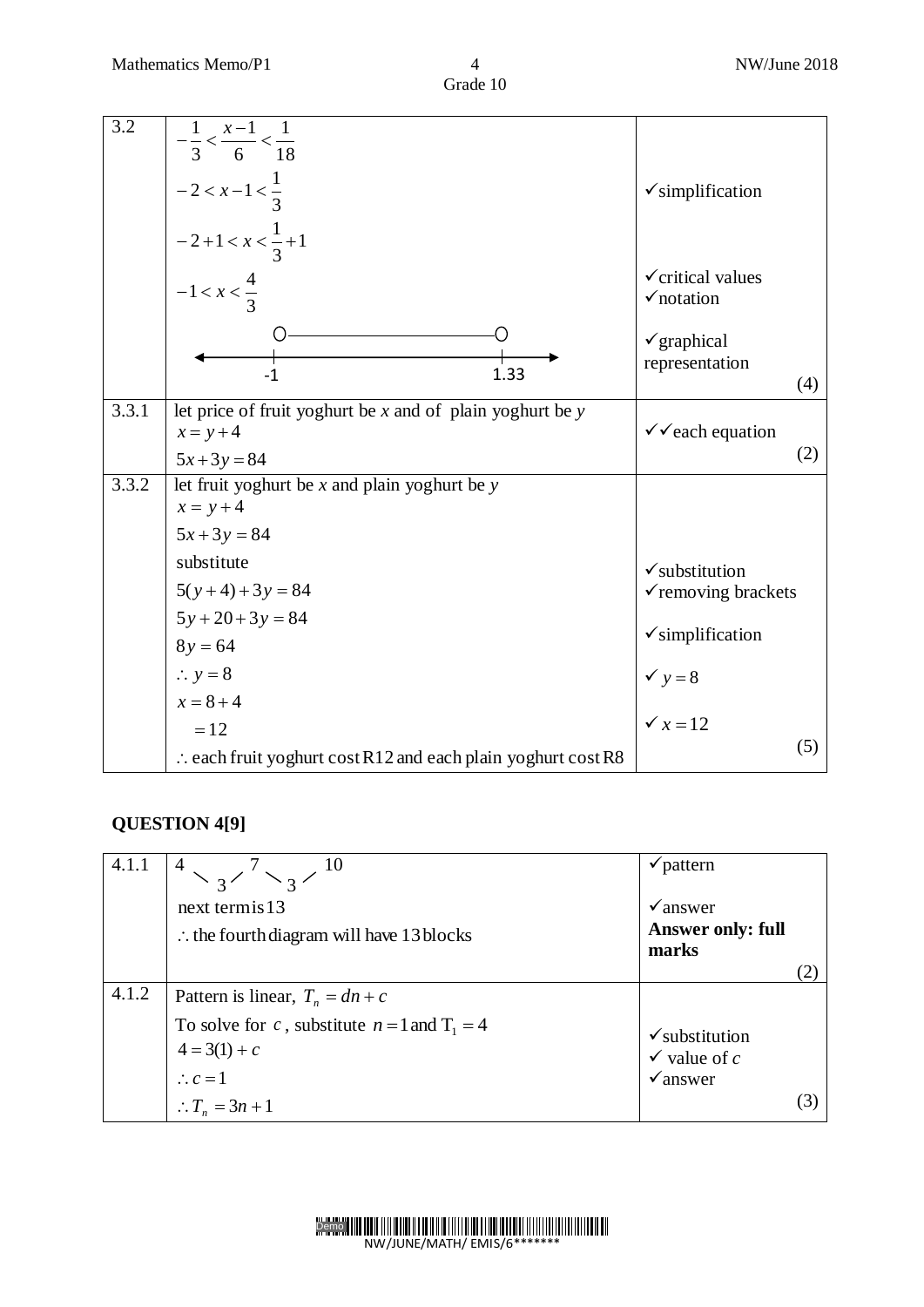| 4.1.3 | $T_n = 3n + 1$                         |                           |  |
|-------|----------------------------------------|---------------------------|--|
|       | $70 = 3n + 1$                          | $\checkmark$ substitution |  |
|       | $3n = 69$                              |                           |  |
|       | $\therefore n = 23$                    | $\sqrt{a}$ answer         |  |
|       | The $23rd$ diagram will have 70 blocks |                           |  |
|       |                                        |                           |  |
| 4.2   | $8888888 = 987654 \times 9 + 2$        | $\sqrt{987654}$           |  |
|       |                                        | $\checkmark$ +2           |  |
|       |                                        |                           |  |

#### **QUESTION 5[12]**

| 5.1.1 | C is y-intercept of $f, x = 0$             | $\checkmark$ subst. $x=0$    |
|-------|--------------------------------------------|------------------------------|
|       | $\therefore y = -0^2 + 9$                  |                              |
|       | $= 9$                                      | $\checkmark C(0,9)$          |
|       | $\therefore C(0,9)$                        |                              |
|       | E is $y$ -intercept of g                   |                              |
|       | $\therefore y = 0 - 3 = -3$                | $\checkmark$ E(0;-3)         |
|       | $\therefore$ E(0;-3)                       | (3)                          |
| 5.1.2 | $CE = CO + OE$                             | $\checkmark$ method          |
|       | $= 9 + 3 = 12$ units                       | $\checkmark$ answer          |
|       |                                            | (2)                          |
| 5.1.3 | A is point of intersection : $f(x) = g(x)$ |                              |
|       | $-x^{2}+9=x-3$                             | $\checkmark$ equating        |
|       | $x^2 + x - 12 = 0$                         | $\checkmark$ standard form   |
|       | $(x+4)(x-3)=0$                             |                              |
|       | $x = -4$ or $x = 3$                        |                              |
|       | $\therefore x = -4$                        |                              |
|       | $y = -4 - 3 = -7$                          | $\checkmark$ each coordinate |
|       | $\therefore$ A(-4;-7)                      | (4)                          |